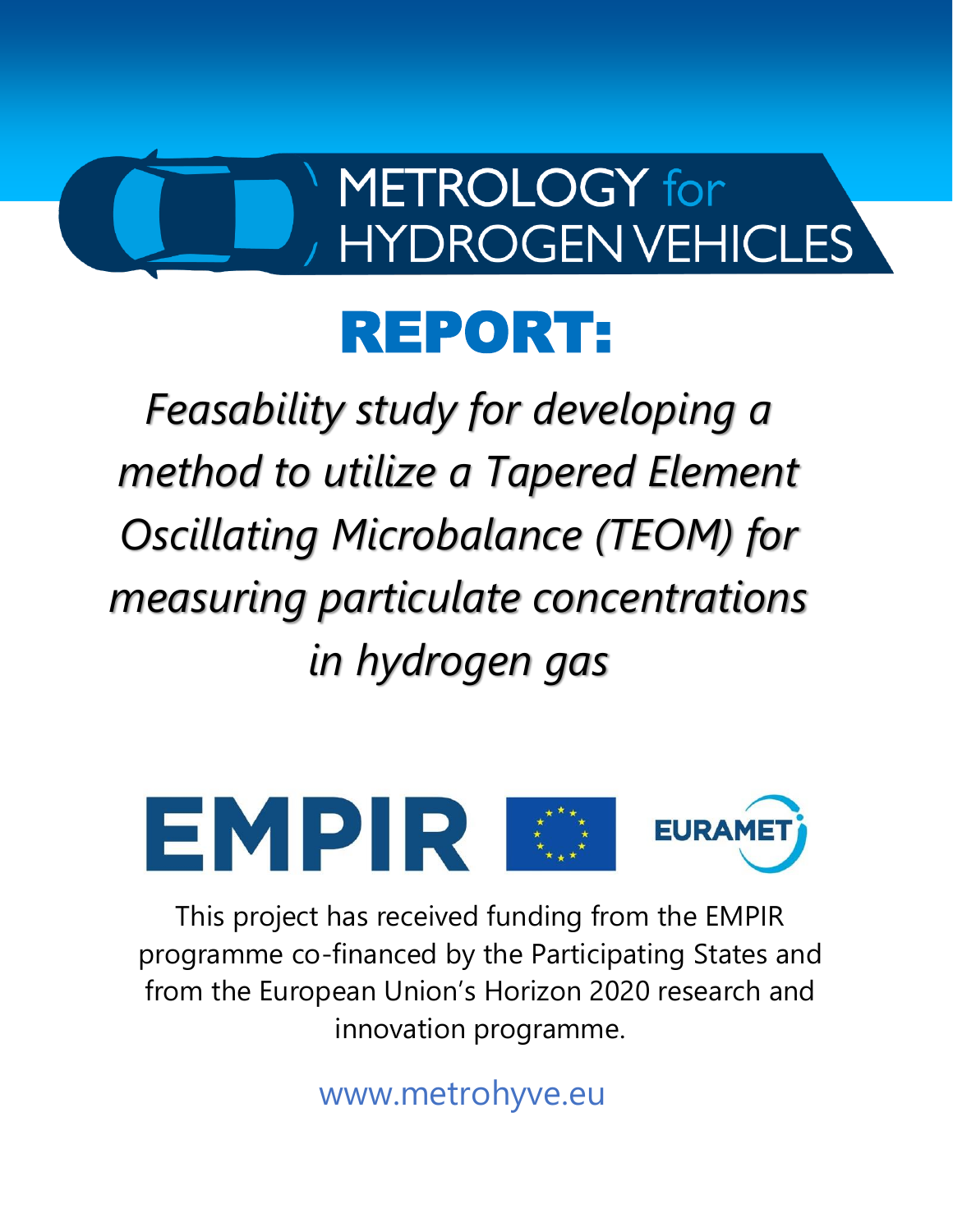This report was written as part of activity 3.3.4 from the EMPIR Metrology for Hydrogen Vehicles (MetroHyVe) project. The three-year European project commenced on 1<sup>st</sup> June 2017 and focused on providing solutions to four measurement challenges faced by the hydrogen industry (flow metering, quality assurance, quality control and sampling). For more details about this project please visit [www.metrohyve.eu.](http://www.metrohyve.eu/)

#### This guide was written by:

| <b>Jordan Tompkins</b>   | NPL  | jordan.tompkins@npl.co.uk   |
|--------------------------|------|-----------------------------|
| <b>Paul Buckley</b>      | NPL  | paul.buckley@npl.co.uk      |
| <b>David Butterfield</b> | NPI. | david.butterfield@npl.co.uk |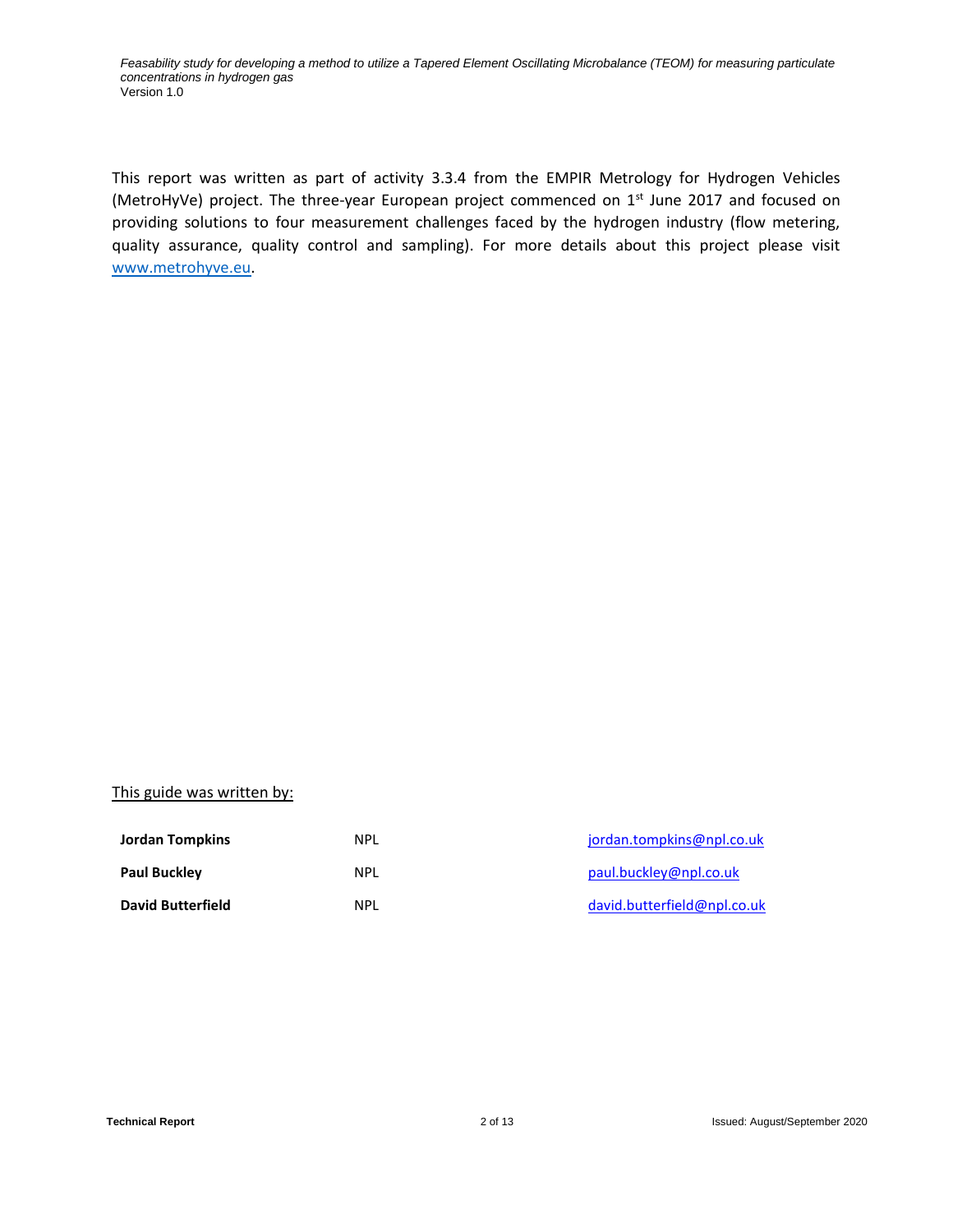#### **Contents**

| 2.1 Setup of testing for measurement of particle laden hydrogen gas from a cylinder5 |  |
|--------------------------------------------------------------------------------------|--|
|                                                                                      |  |
|                                                                                      |  |
|                                                                                      |  |
|                                                                                      |  |
|                                                                                      |  |
|                                                                                      |  |
|                                                                                      |  |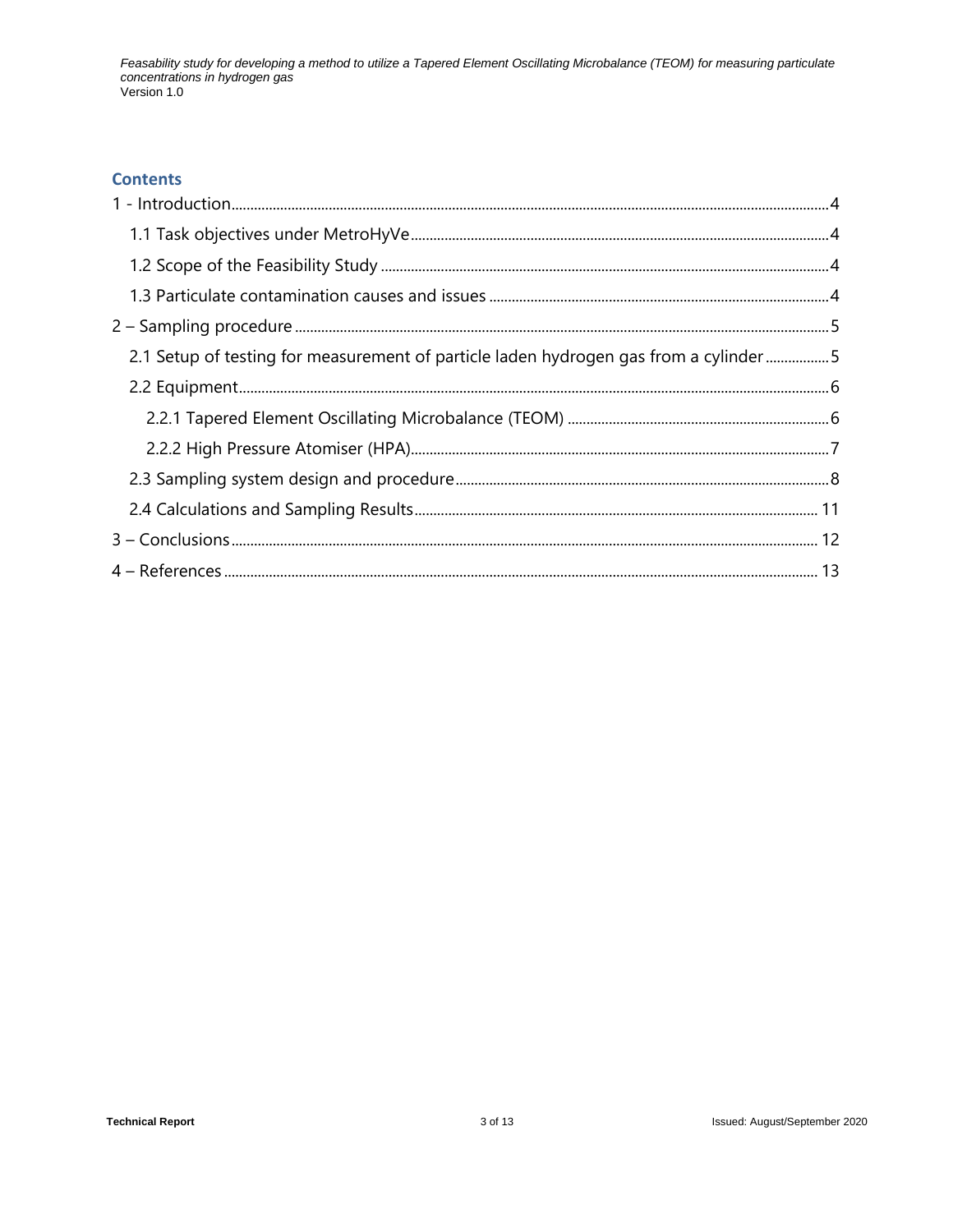# <span id="page-3-0"></span>**1 - Introduction**

# <span id="page-3-1"></span>**1.1 Task objectives under MetroHyVe**

The aim of this task is to investigate the feasibility of using a Tapered Element Oscillating Microbalance (TEOM) model 1405 (Thermo-Fischer) to provide real-time measurements of particle mass in hydrogen gas samples at Hydrogen Refueling Station (HRS) facilities [1]. This report details the initial testing of the TEOM instrument using hydrogen gas that has been doped with particles, the results of the testing, the potential shortcomings and the scope for additional work that needs to be carried out before this instrument can be used in a commercial setting.

## <span id="page-3-2"></span>**1.2 Scope of the Feasibility Study**

Particulate contamination is found in hydrogen and introduced through the production of the hydrogen gas or from the degradation of transportation and storage equipment [2], [3], [4], [5]. These particles can be destructive to fuel cells so efforts must be made to monitor, fully characterize and ultimately eliminate them. A traceable, reliable and repeatable method for the determination of the mass concentration of the particulates in real-time would represent a significant upgrade on the timeframe of the current measurement system, which involves collecting particle contaminants on a pre-weighed filter and reweighing after sampling. This study is intended to provide an initial framework for how to safely conduct measurements using a TEOM instrument and hydrogen gas.

### <span id="page-3-3"></span>**1.3 Particulate contamination causes and issues**

The concentrations of impurities in fuel grade hydrogen gas must be tightly controlled and carefully monitored to ensure the optimum operation of vehicles which utilize hydrogen as a fuel. The limits for various impurities have been set by the International Organisation for Standardization (ISO), with a limit of 1 mg m<sup>-3</sup> set for particles [1]. To date, there are no online, real-time measurement techniques for the measurement of the particulate content of a hydrogen gas stream. The standard method is to collect particles on a pre-weighed filter and determine the mass of particles in the gas stream by reweighing after sampling [6].

Particles in the hydrogen gas can originate for a number of different sources, potentially related to the initial fuel source, production methods and storage methods [2], [3], [4], [5].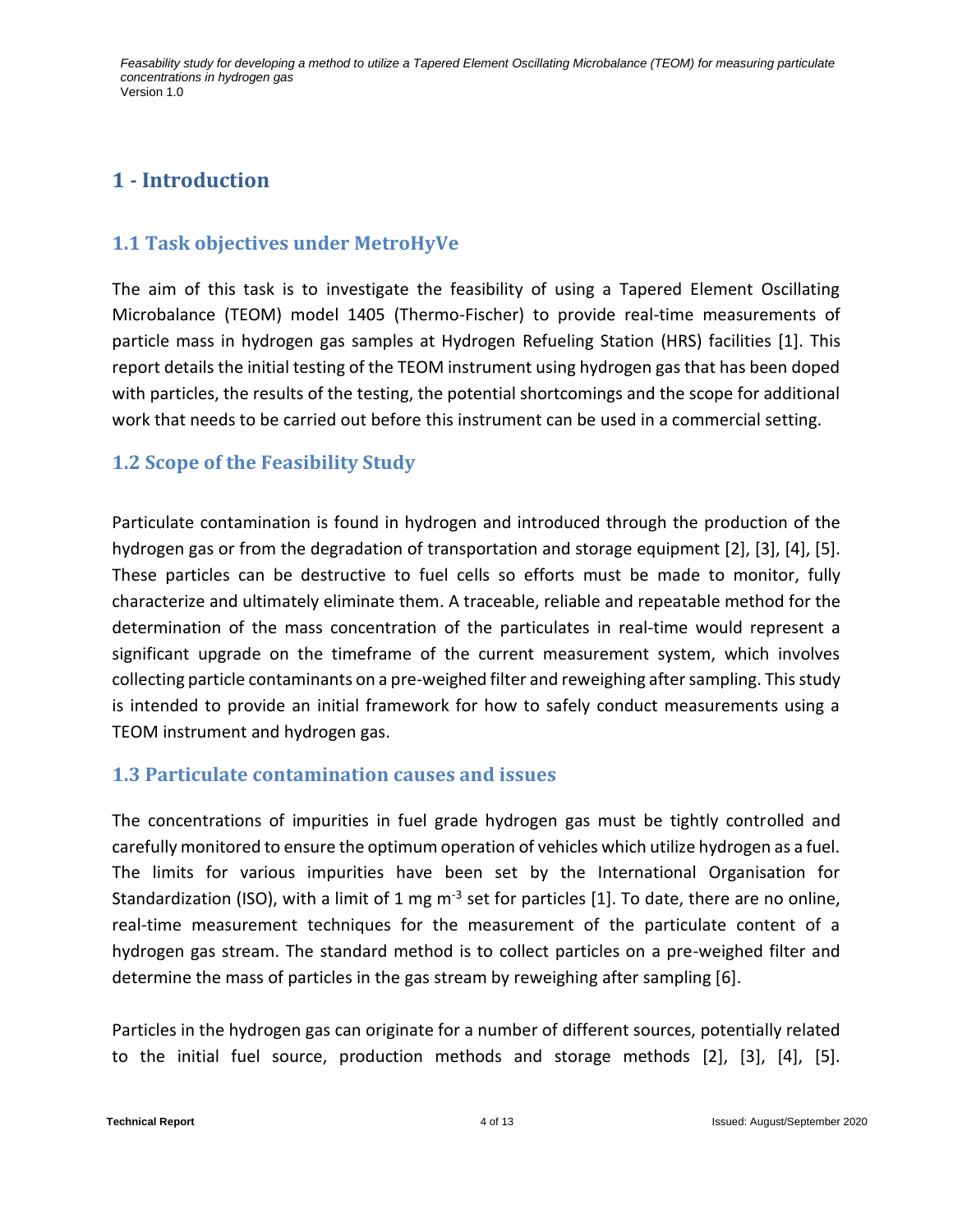Contamination of the initial fuel source used during the production of hydrogen gas with compounds such as water, ammonia, sulfur compounds or formic acid [2]. These compounds can lead to the formation of acids or salts within the gas stream or on the surfaces of storage units or fuel cell components [3], [4], [5]. These impurities must be removed in order to reduce the possibility of degradation of the fuel cell and the corrosion of storage containers which could potentially introduce metallic particles into the gas stream [3]. The production process could also introduce particles into the fuel gas. For example, the pyrolysis and gasification of biomass to produce hydrogen gas can lead to tar formation, this could potentially lead to carbonaceous particles occurring in the gas stream [5].

In order to minimize the concentrations of particles in the hydrogen gas stream, rigorous decontamination of the initial fuel source and subsequent products of the various methods must be carried out. The selection of appropriate storage and transportation methods could also potentially minimize any particle contamination of hydrogen fuel which can potentially have serious operational, financial and health repercussions. Decreased performance of the fuel cell or the degradation of the fuel cell components could lead to significant environmental and public health issues in terms of emissions from the vehicle. Rectifying these issues in the fuel cell represents a significant financial benefit as a result of reduced fuel contamination.

# <span id="page-4-0"></span>**2 – Sampling procedure**

# <span id="page-4-1"></span>**2.1 Setup of testing for measurement of particle laden hydrogen gas from a cylinder**

These considerations originate from NPL's process in devising and constructing the sampling system incorporating the TEOM instrument and high-pressure atomiser (HPA) for the generation of particles in the gas stream. A comprehensive risk assessment was conducted prior to the design and construction of the testing system. The considerations below highlight some of the mitigation actions introduced in an effort to reduce the risks associated with utilizing the TEOM and hydrogen gas for the first time.

• The standard operating conditions of the TEOM instrument are a 3.0  $\text{I min}^{-1}$  sample flow and 13.67  $\frac{1}{2}$  min<sup>-1</sup> bypass flow. In order to minimize the risk related to working with hydrogen, the sample flow rate from the hydrogen cylinder was reduced to 1.0  $\text{I min}^{-1}$  and the bypass flow was reduced to 10.0  $\text{I}$  min<sup>-1</sup> and was drawn directly from a nitrogen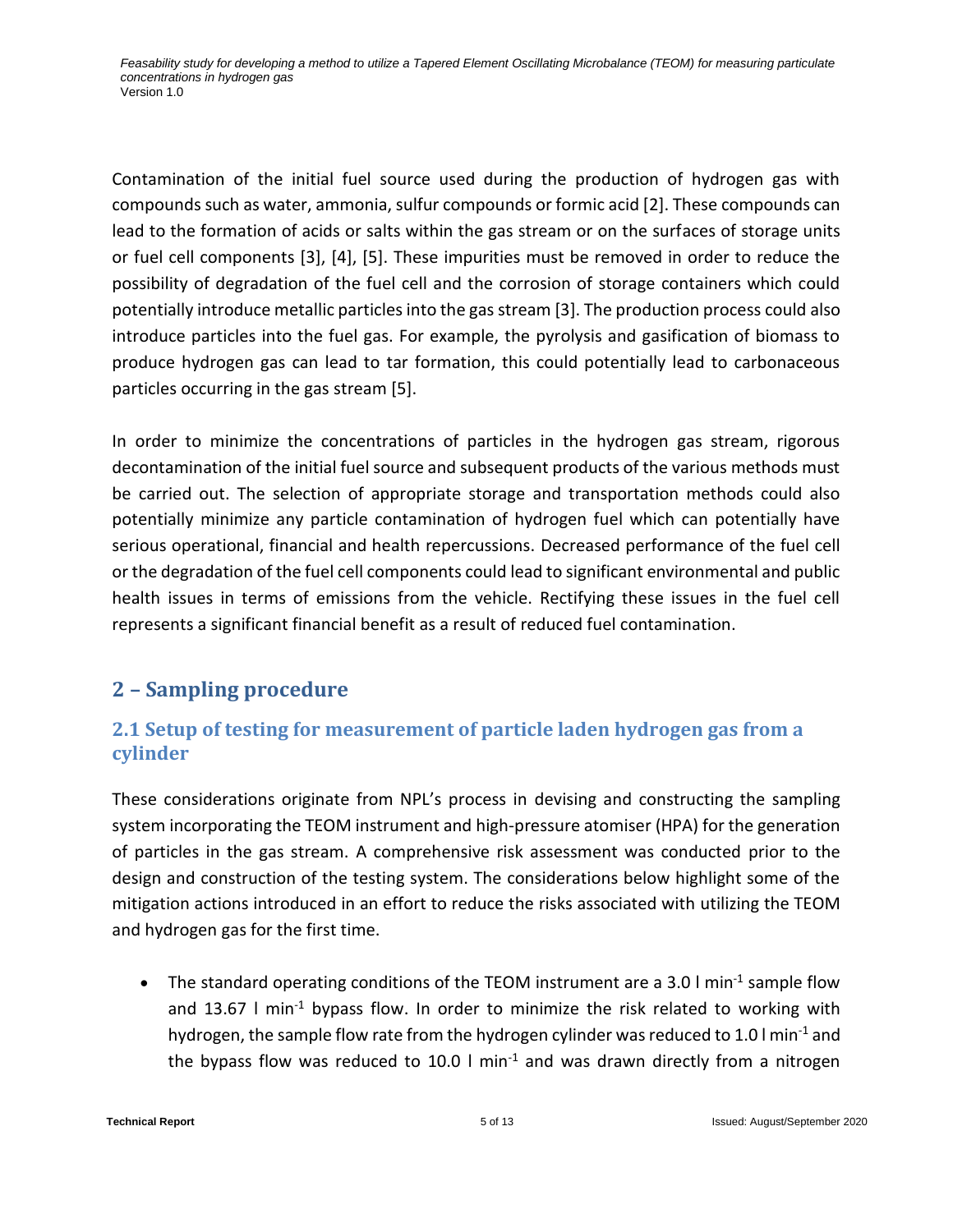cylinder. The levels of hydrogen present in the system should fall outside of the explosive range, 4 – 77%

- A 3 m tall exhaust line was attached to the outlet of the pump, featuring a flame damper and diffuser at the outlet. This should prevent any potential build-up of hydrogen gas at the outlet and prevent any ignition of the hydrogen gas in the sampling system
- In an effort to prevent interferences from volatile and semi-volatile species, the TEOM column and oven are heated to 50 °C, a temperature below the auto-ignition temperature of hydrogen gas
- The system was designed using exclusively stainless-steel tubing and stainless-steel Swagelok® fixtures, with the exception of the tubing at the rear of the TEOM, and the exhaust line, which were nylon. The nylon tubing was the standard tubing that came with the TEOM as was shown to not leach hydrogen. Therefore, it was shown that it was not necessary to replace this tubing as it was all downstream of the TEOM and particle losses were not a concern. The inlet of the TEOM was adapted so it could be directly attached to the HPA. This involved removing the standard PM head, and flow splitter, and attaching an adapted stainless-steel fixture to the inlet line
- In the HPA, a solution of deionised water and polystyrene latex (PSL) beads, with a nominal size of 900 nm (0.903  $\mu$ m  $\pm$  0.012  $\mu$ m), was deposited. These PSL beads are NIST traceable and are characterized under electron microscopy to determine their size distribution.

# <span id="page-5-0"></span>**2.2 Equipment**

The equipment used in this experiment were as follows:

### <span id="page-5-1"></span>2.2.1 Tapered Element Oscillating Microbalance (TEOM)

The TEOM instrument used in this experiment was a Thermo-Scientific® model 1405 [1]. This is a 'gravimetric' instrument that draws, then heats, ambient air or gas samples through a filter at a consistent flow rate, continuously weighing the filter and calculating the mass concentrations of any PM present. The instrument should be calibrated on a regular basis, adhering to the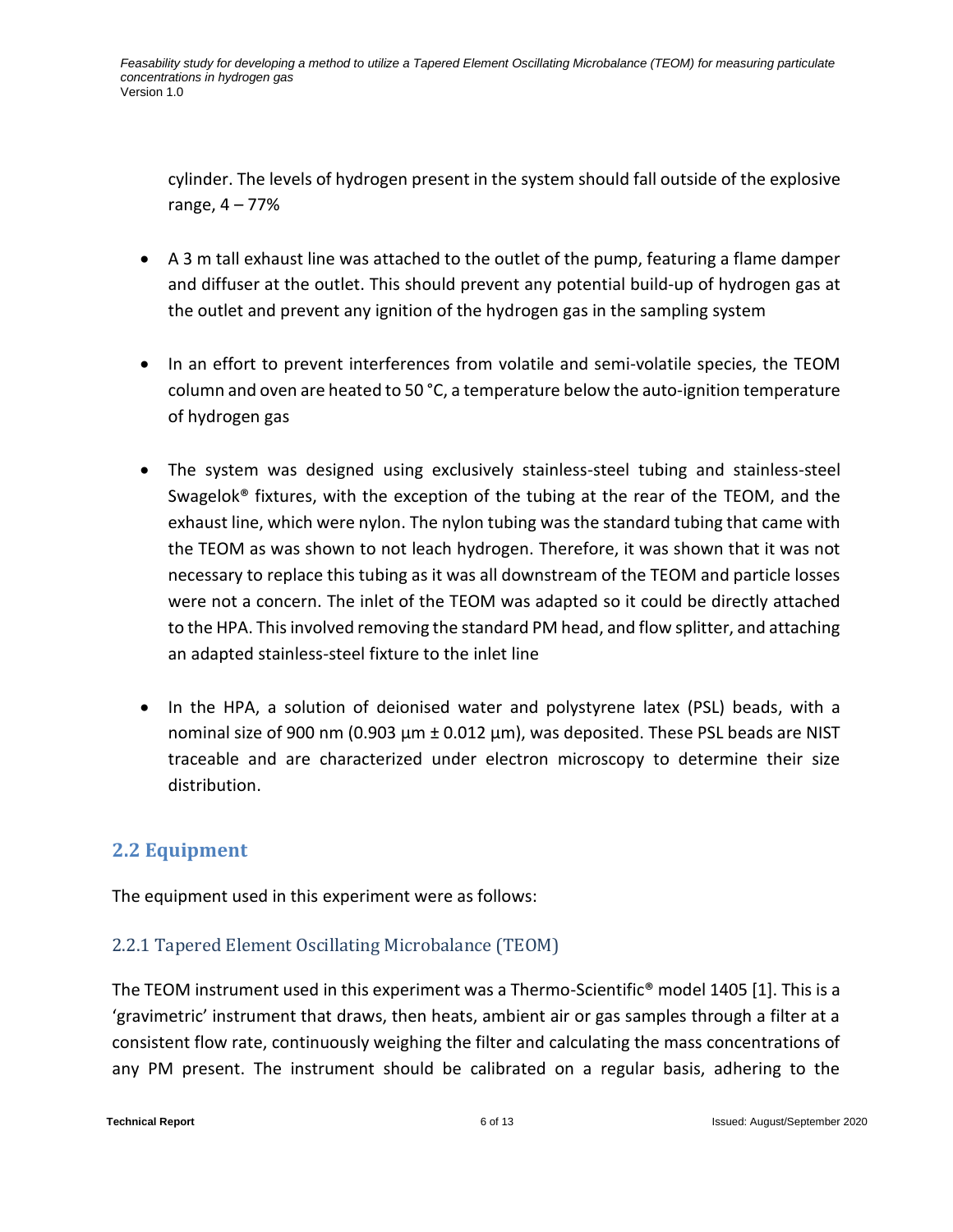manufacturer's specifications. A built-in leak check program should also be run prior to testing to ensure the system is sealed.



*Figure 1: TEOM instrument used for particulate sampling at NPL and adapted inlet system*

#### <span id="page-6-0"></span>2.2.2 High Pressure Atomiser (HPA)

A TOPAS® high pressure atomiser (HPA) model ATM 210 was used as the method of particle generation during this experiment. One major advantage of using an atomizer such as this is that it does not require electricity and so is intrinsically safe for flammable gases such as hydrogen.



*Figure 2: TOPAS® atomizer ATM 210 system*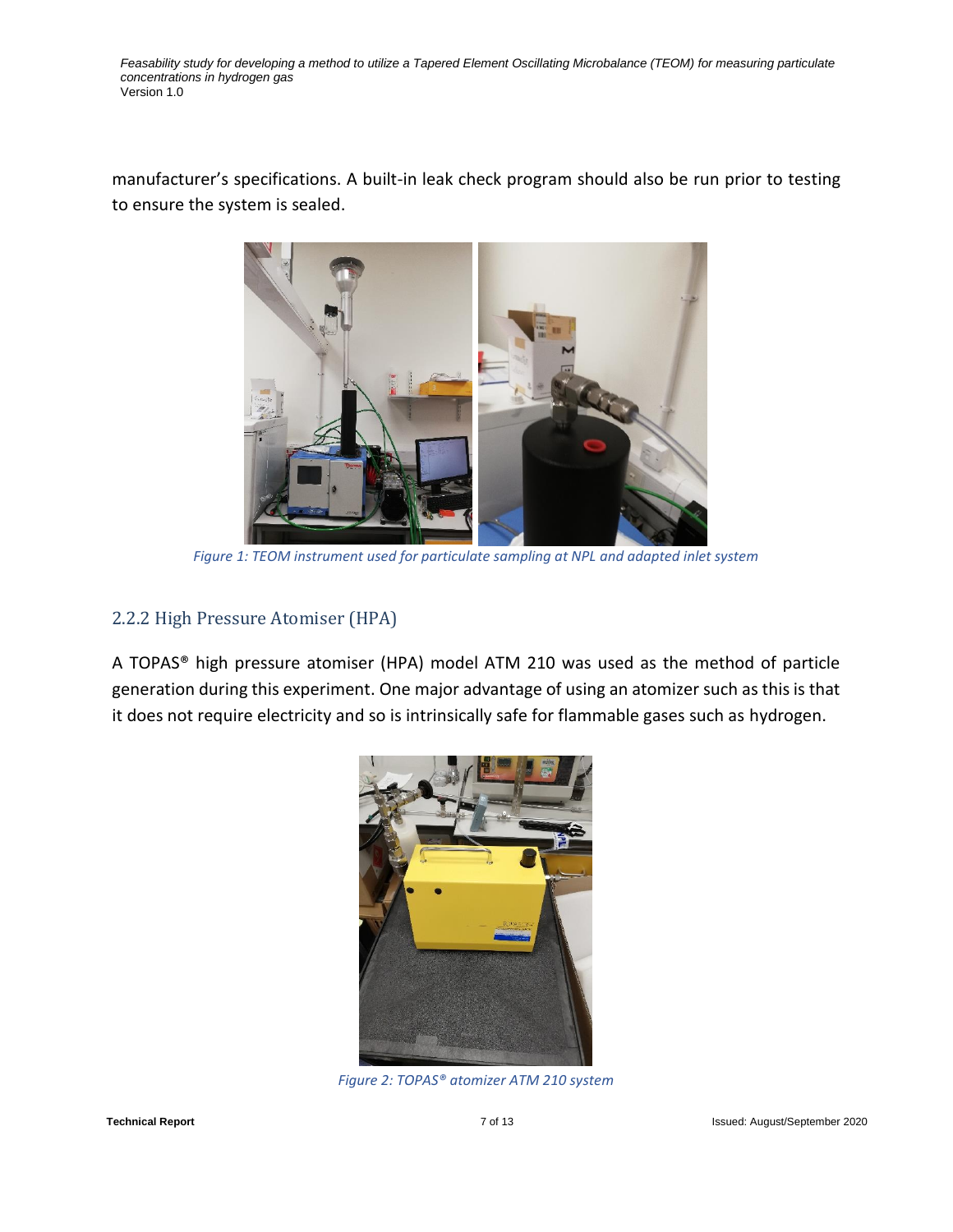### <span id="page-7-0"></span>**2.3 Sampling system design and procedure**

The testing system was setup as shown in Figure 3. Prior to testing, the TEOM system was leak checked and new a new filter was mounted in the sample line of the TEOM prior to testing taking place. In addition, once the system was constructed, a hydrogen leak detector (from IPS Hydrogen Power) was used to ensure no significant leaks were present during the experiment. No significant leaks were detected from the TEOM system shown below during the experiment. However, a small leak was found originating from the HPA, which was sealed after appropriate re-tightening of connections. No hydrogen leaks were detected at the rear of the TEOM instrument where the stock nylon tubing was used for the bypass flow and exhaust connection to the pump.



*Figure 3: System design for feasibility test, indicating flow directions and flow rates*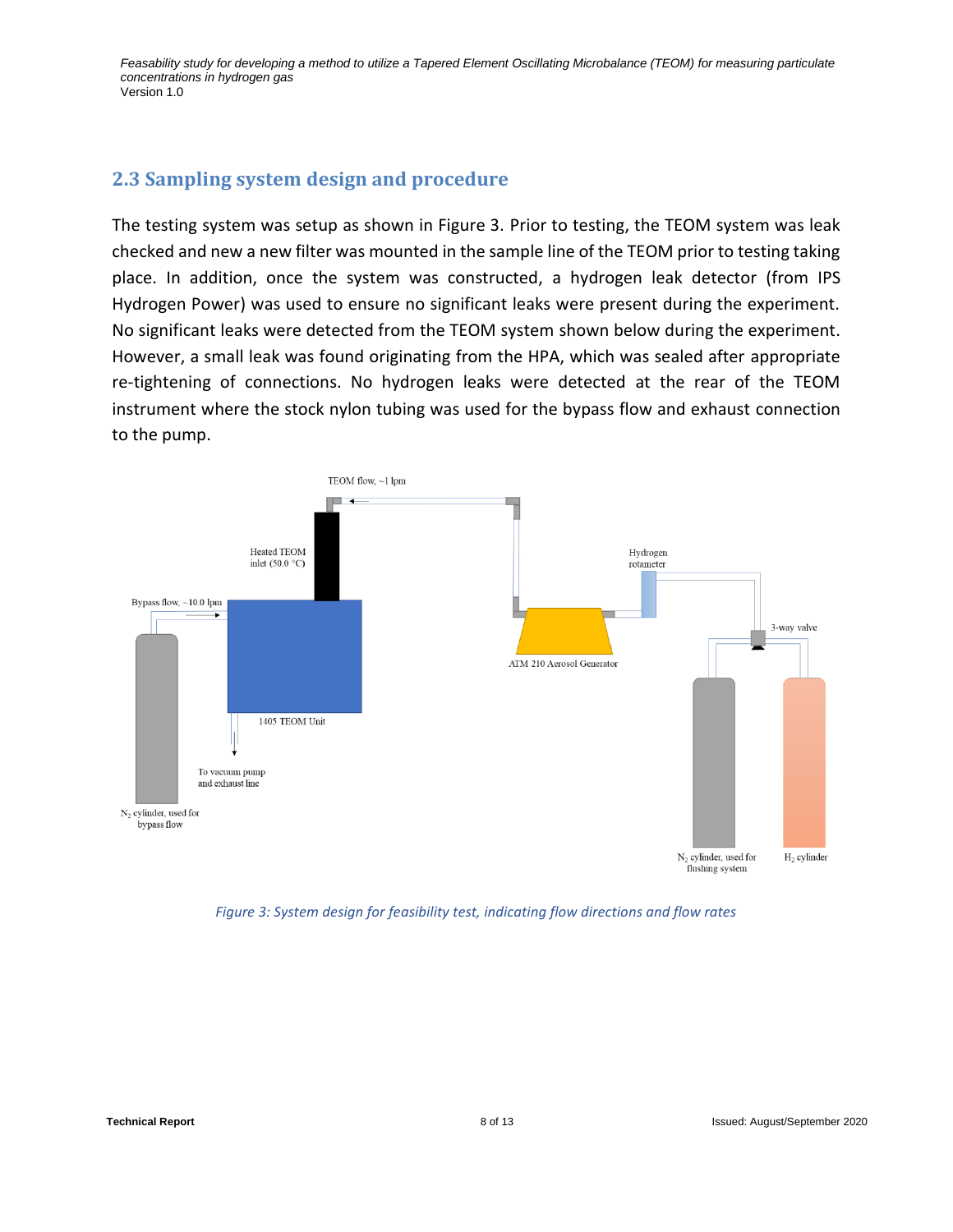

*Figure 4: High Pressure Atomizer, H<sup>2</sup> Rotameter and TEOM instrument used during testing*

The procedure was carried out following the series of steps described below:

- 1. The TEOM system was positioned in the testing area and powered on, allowing sufficient time for the system to acclimatize and proceed through the standard start-up protocols
- 2. The sampling system was constructed using the stainless-steel tubing and fittings described above
- 3. The relevant regulators were attached to all cylinders and tested for pressure retention
- 4. The 900 nm PSLs and deionized water solution was added to the HPA and the system was resealed
- 5. The system was then leak checked using the internal "Leak Check Wizard" installed in the TEOM instrument
- 6. Once a satisfactory result was obtained after the leak check, the bypass flow line was connected to the  $N_2$  cylinder designated as the bypass flow cylinder. The three-way valve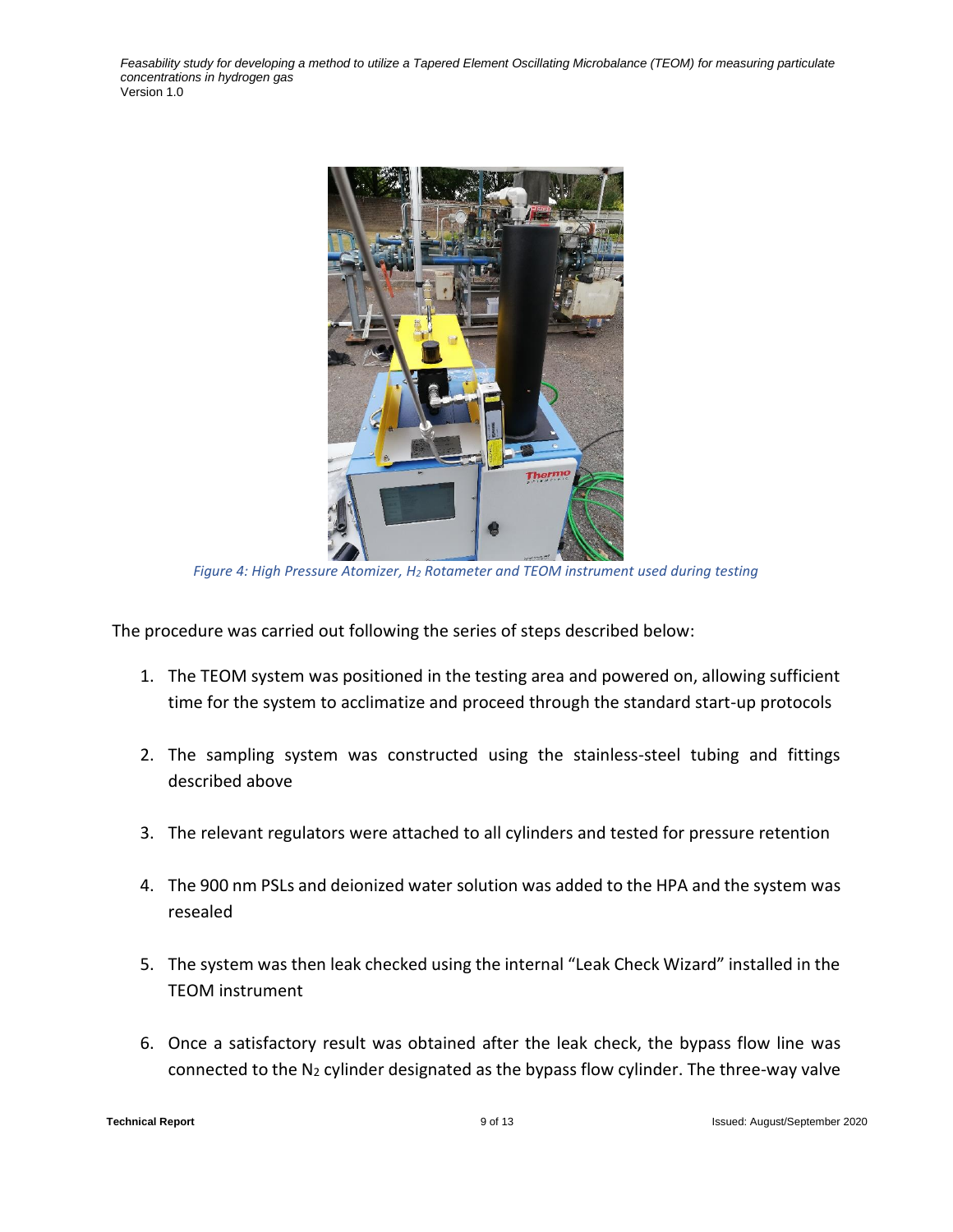system was then connected to the  $N_2$  cylinder and  $H_2$  cylinder designated for the sampling and system flushing, ensuring the switch was positioned to draw from the  $N_2$  cylinder

- 7. The bypass flow  $N_2$  cylinder and system flushing  $N_2$  cylinder were both opened to ensure gas was flowing through the system and all air was evacuated from the sampling system
- 8. The hydrogen rotameter was opened to ensure the required sample flow was moving through the system and the flow rates were checked on the instrument interface
- 9. The system was left for approximately 30 minutes to allow sufficient time to equilibrate
- 10. Once a response was registered on the TEOM instrument interface, the three-way valve was switched to sample from the  $H_2$  cylinder. The hydrogen rotameter was checked to ensure the flow was properly regulated and the handheld leak check device was used to ensure that there were no significant leaks in the testing system

**NOTE:** Should any leaks be detected, the area should be cleared, and, if possible, the H<sup>2</sup> cylinder should be closed to remove the source of the fuel gas. Upon making the system safe, it should be flushed with  $N_2$  before resuming work.

- 11. The system should again be left to sample for a period of approximately 10 15 minutes, to allow enough time for mass to be collected
- 12. Once the sampling period is concluded, the three-way valve should be switched back to the  $N_2$  cylinder to flush the system again prior to further testing or shutdown.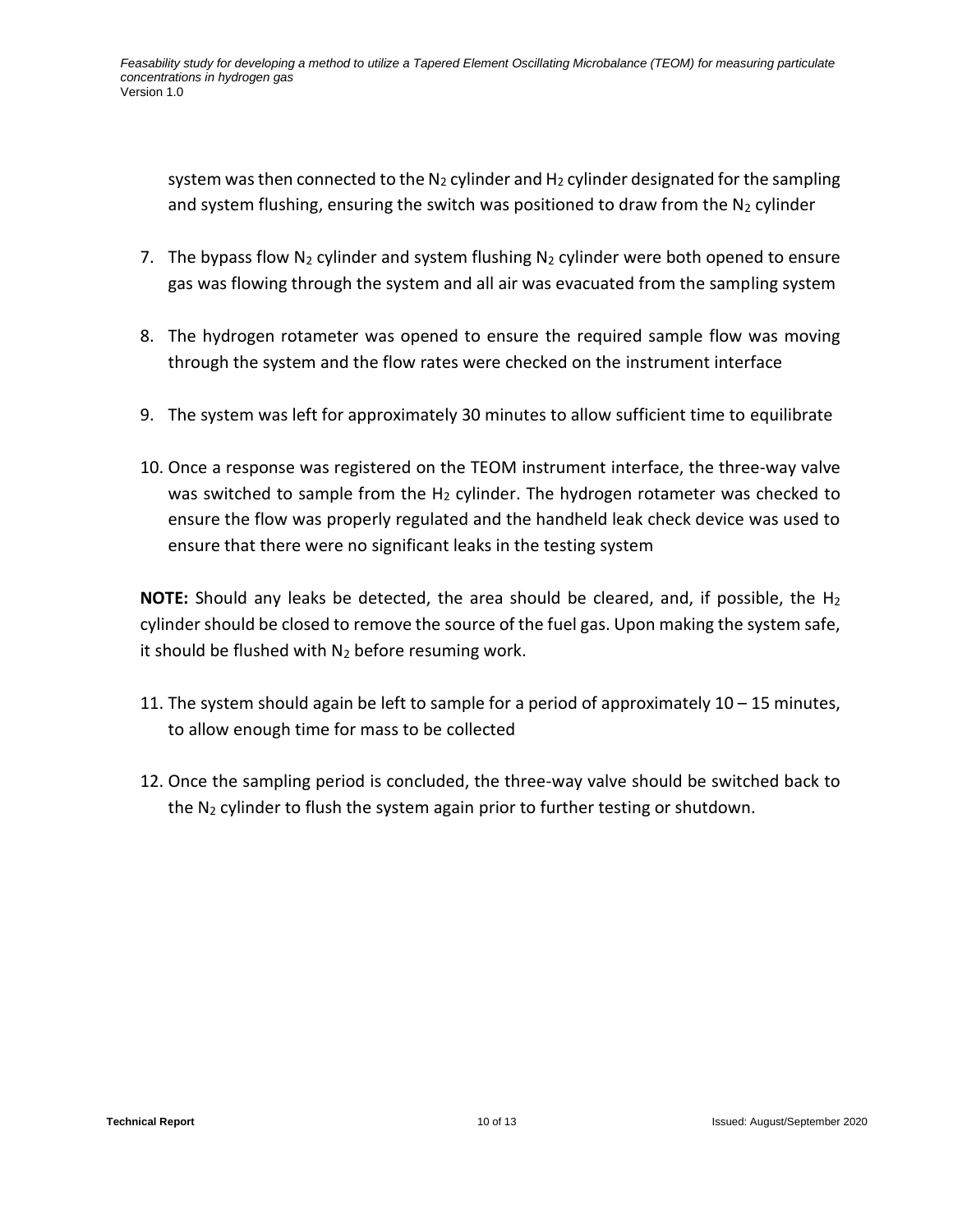### <span id="page-10-0"></span>**2.4 Calculations and Sampling Results**

The mass of the particles collected on the filter are calculated based on the oscillations of the microbalance in the sample line, based on the following equations;

$$
f=(K/M)^{0.5}\,
$$

where:

 $f = frequency$  $K =$ spring constant  $M =$  mass

*K* and *M* are in consistent units. This relationship between mass and change in frequency can be expressed as:

$$
dm = K_0 \frac{1}{f_1^2} - \frac{1}{f_0^2}
$$

where:

*dm* = change in mass  $K_0$  = spring constant (including mass conversions)  $f_0$  = initial frequency (Hz)  $f_1$  = final frequency (Hz)

These calculations are performed internally in the instrument and the final mass (M) is calculated and can be downloaded by the user. This download can be carried out using a USB stick or via an RS-232 connection with an accompanying laptop or PC. In the interest of limiting the electronics present at the testing location, it was decided to download the data onto a USB stick once testing was completed.

The results of the measurement period are shown in Figure 5. After the initial stabilization period, the TEOM registered a mass recording while nitrogen gas was used as the carrier gas. Upon switching to hydrogen as the carrier gas, a large negative value was recorded. This is potentially due to the filter dynamics being disrupted by the change of carrier gas from nitrogen to hydrogen. A significant peak in mass concentration, approximately 2400  $\mu$ g m<sup>-3</sup>, was observed after the system was flushed with nitrogen and the gas stream was cut off and the system returned to ambient sampling. This indicates that a large amount of particulate matter was deposited on the filter during the experiment. The subsequent decrease in mass after the peak is indicative of a loss of mass associated with the evaporation of water deposited on the filter.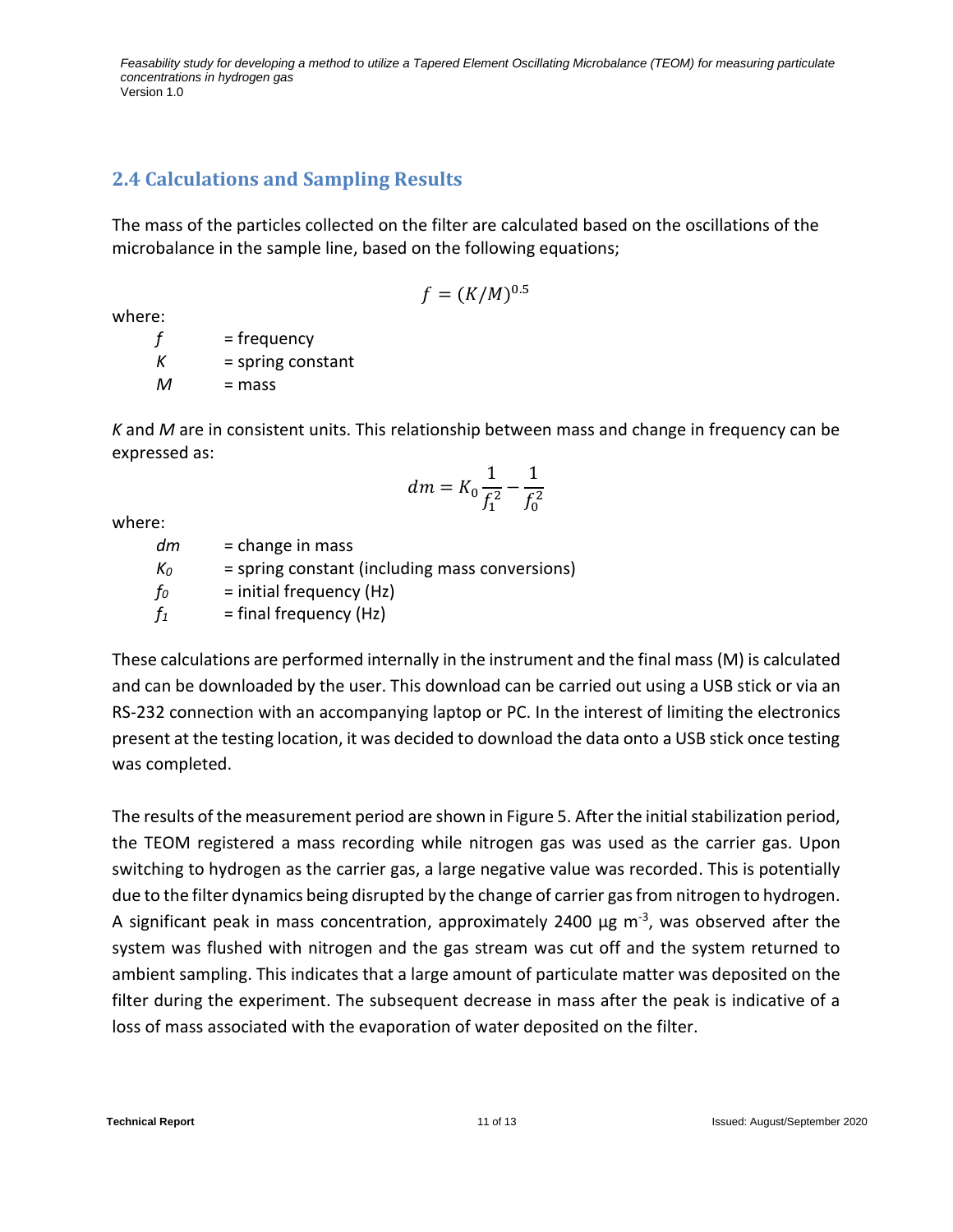

*Figure 5: Results from testing of the TEOM sampling system with Nitrogen and Hydrogen*

# <span id="page-11-0"></span>**3 – Conclusions**

This Feasibility Study is intended to be used as a helpful document for those wishing to set up their own measurement system for the determination of the mass of particulates in hydrogen. In line with the objectives set out in the MetroHyVe EMPIR project, this study has highlighted the initial considerations for using a TEOM instrument for in-line sampling of particulate contaminants in a hydrogen gas stream. It has been demonstrated that the instrument works in principle, and the risk assessment successfully mitigated any potential sources of danger.

It should be noted that further testing of the system should be carried out using a different particle generator as the potential interference from water droplets was identified during this feasibility study. The only leaks identified during the experiment also originated from the atomiser system. The potential for interference from the changes in carrier gas has also been identified here.